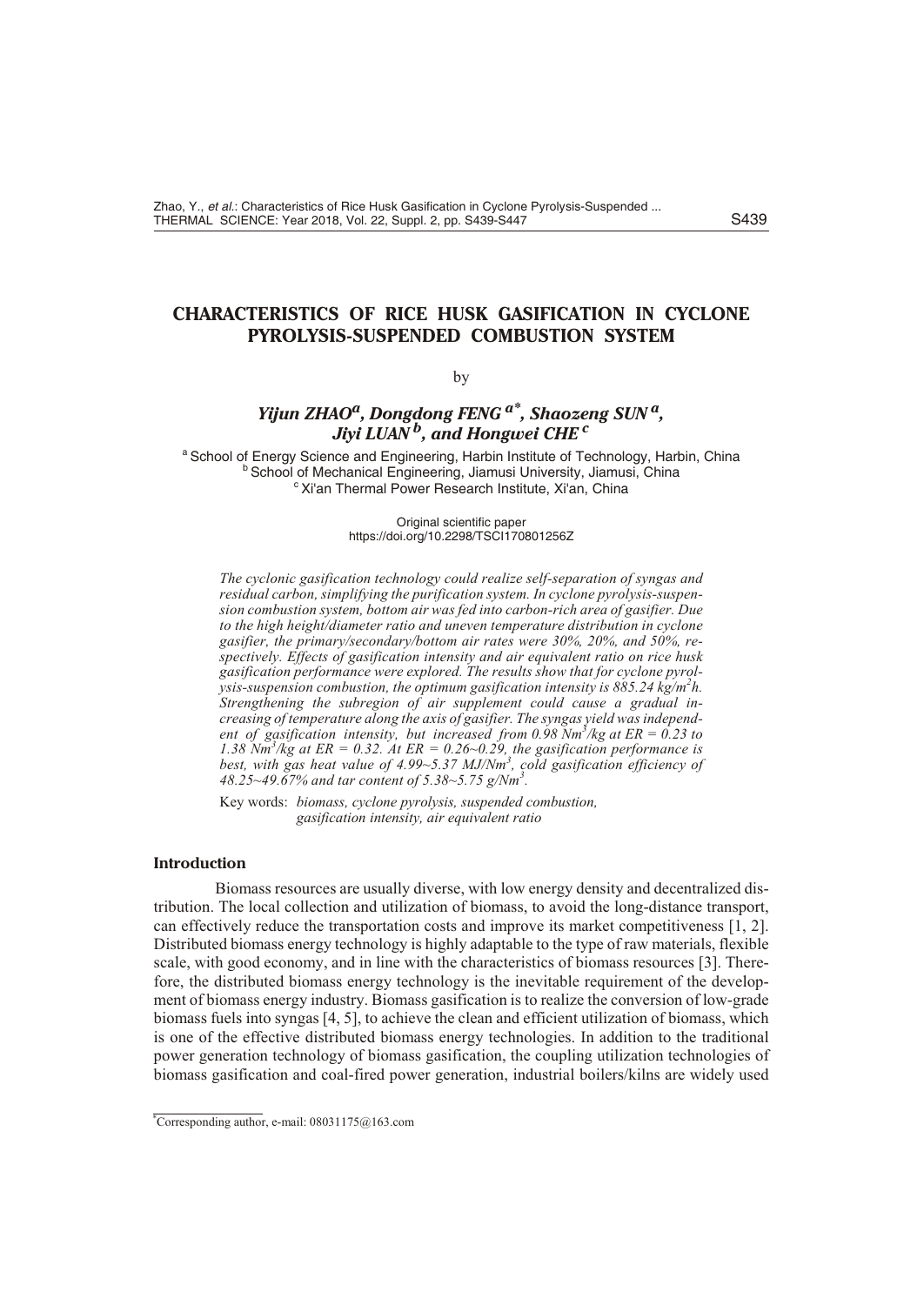[6, 7]. However, the current syngas purification system during biomass gasification is too complex and how to simplify the purification system is an urgent problem to be resolved.

The biomass cyclone gasification technology is namely that the gasifier agents (air) would carry the raw biomass particles tangentially into the gasifier, forming the cyclone flow field in the gasifier. Under the action of centrifugal force, the syngas and residual carbon from biomass gasification could be separated during the reaction. At the same time, the gasification syngas may exhausted from the central exhausting pipe, and the residual carbon and ashes would fall into the hopper [8-10]. The advantage of cyclonic gasification technology is that the gasification syngas and residual carbon could realize the self-separation during the reaction. simplifying the subsequent gas purification system. Scholars have made a series of experimental and the orietical researches on the cyclone combustion/gasification of coal or biomass  $[11-16]$ . However, the insufficient gas-solid reaction and the high carbon residue content result in a lower gasification efficiency. Further improvement of the current cyclone technology is needed. [17]. Thus, an improved gasification technology with integration of cyclone pyrolysis-suspension combustion was proposed in the present work, with the bottom air jointed into the carbon-rich area of gasifier, to promote the burning of carbon residue and provide heat to the endothermic reactions during gasification, as shown in fig. 1. Gasification intensity and air equivalent ratio (ER) are the two key parameters during the design and operation of gasifier, while there is no relevant data in the current scientific reports.

Therefore, the purpose of this paper is to explore the influences of gasification in tensity and air ER on the gasification performance of cyclone pyrolysis-suspension combustion gasifier, and to provide the basic information for the amplification design of biomass cyclone gasifier.

#### **Ma te rial and meth ods**

The cyclone pyrolysis-suspension combustion system is based on the biomass cyclone gasification system, with the air ring installed at the bottom part of the cyclone gasifier, as shown



**Figure 1. Cyclone pyrolysis-suspended combustion system**

in fig. 2. The bottom air ratio is adjusted by controlling the cross-sectional area of the bottom air ring nozzle. The bottom of the air ring is mainly made up of the air inlet, air chamber, guide plate and ash shield. The air chamber is evenly arranged with four air inlets. The bottom air is fed into the air chamber through the air intake, and the bottom wind speed is controlled by the distance of the air-gap in the air chamber, and is finally fed into the gasifier under the action of the guide plate. The role of ash shield is to prevent the clogging caused by biomass gasification ash falling into the bottom of air ring. The angle of inclination of the ash shield is greater than the natural accumulation angle of the biomass ash, and the gasification ash can fall smoothly into the hopper along the ash shield. The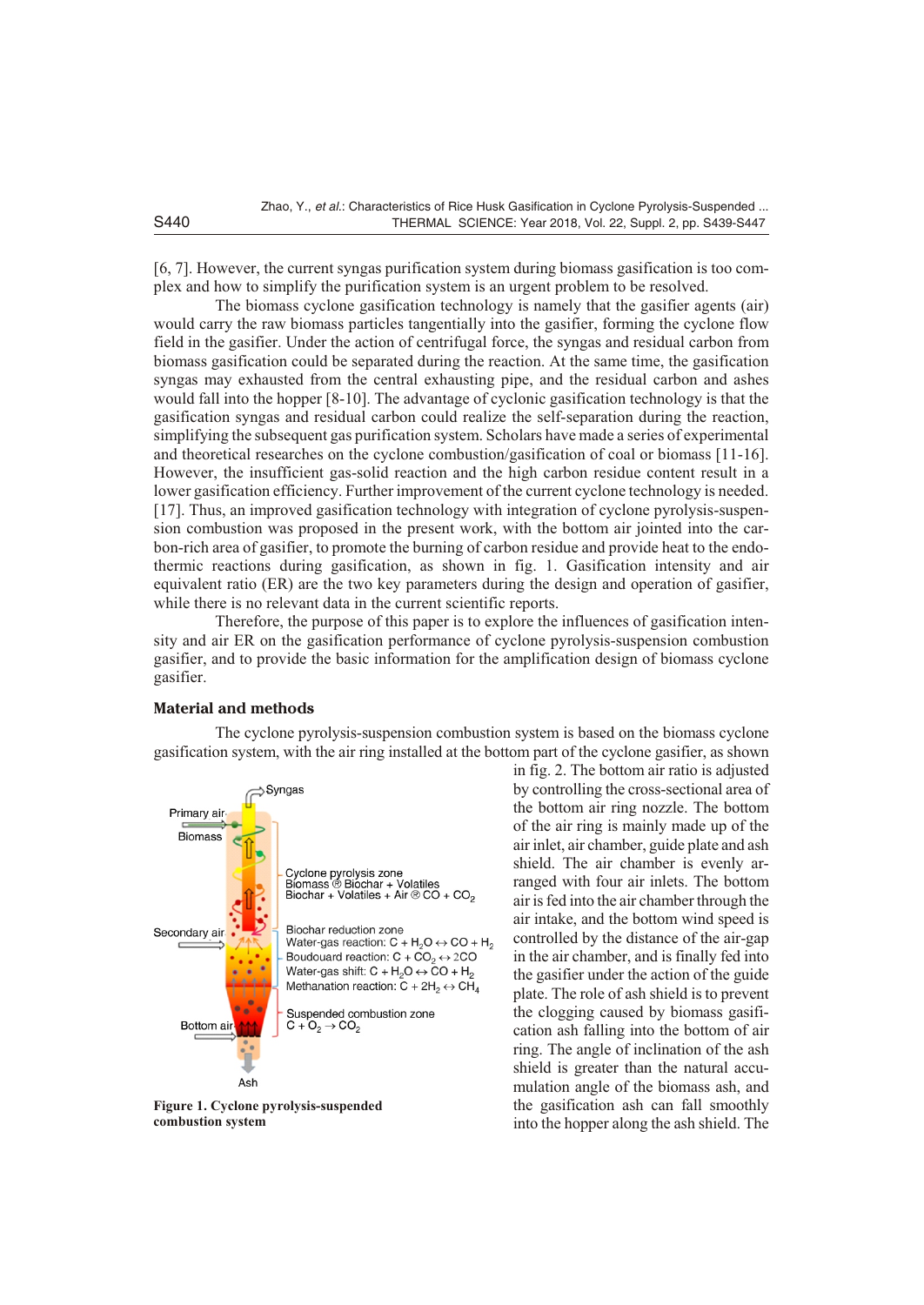

**Figure 2. Cyclone pyrolysis-suspended combustion gasifier**

gasifier is made of mullite which can with stand the high temperature. Air was used as the gasifier agent, provided by an air compressor. The air was fed into the gasifier through three paths: the primary air vents are located in the upper part of the gasifier for carrying the raw biomass particles into the gasifier and forming a swirl flow field. As the high height/diameter ratio of gasifier, in order to make the furnace temperature distribution as uniform as possible, the secondary air nozzle in the middle of the gasifier was used. The bottom air is located in the bottom part of the gasifier to provide air for the combustion of gasified biochar. Biomass material is conveyed using a screw feeder. The gasifier is arranged in the axial direction with 10 temperature measuring points. The first and fifth temperature measuring points  $(T_1$  and  $T_5)$  are at the same level as the primary and secondary air vents, respectively.

The rice husk was selected as the gasification raw material and taken from a rice processing plant in Harbin, Heilongjiang. Its proximate and ultimate analyses are shown in tab. 1.

In this experiment, two materials were used successively to preheat the cyclone gasification system. The lower part of gasifier is equipped with a movable grate. The wood solidification particles (diameter of 5 mm, length of 20 mm) are stacked on the grate. The high temperature syngas formed during the combustion of solidification particle would be used to preheat gasifier from bottom to top, and after combustion the ash may fall down from the voids of the grate into the hopper. When the temperature in the upper part of gasifier reached the ignition temperature of rice husk as 280  $\degree$ C, the rice husk was fed into the gasifier by the screw feeder

| Sample                                                  | Proximate analysis $\lceil wt.^{\%} \rceil$ |          |           |            | Ultimate analysis [wt.%] |           |                        |                  |                       | Low calorific value $[MJkg^{-1}]$ |
|---------------------------------------------------------|---------------------------------------------|----------|-----------|------------|--------------------------|-----------|------------------------|------------------|-----------------------|-----------------------------------|
|                                                         | $M_{ad.}$                                   | $A_{ad}$ | $V_{ad.}$ | $FC_{ad.}$ | $\cup_{\text{ad}}$       | $H_{ad.}$ | $U_{\text{ad.(diff)}}$ | $N_{ad.}$        | $\mathcal{D}_{t,ad.}$ |                                   |
| Rice husk   6.86   17.00   60.92   15.22   37.35   4.40 |                                             |          |           |            |                          |           | 34.05                  | $0.20 \mid 0.14$ |                       |                                   |

Table 1. Proximate and ultimate analyses of rice husk

ad.  $=$  air dry basis, diff.  $=$  by difference, M – moisture, A – ash, V – volatiles, FC – fixed carbon, C – carbon, H – hydrogen, O – oxigen, N – nitrogen, S – sulphur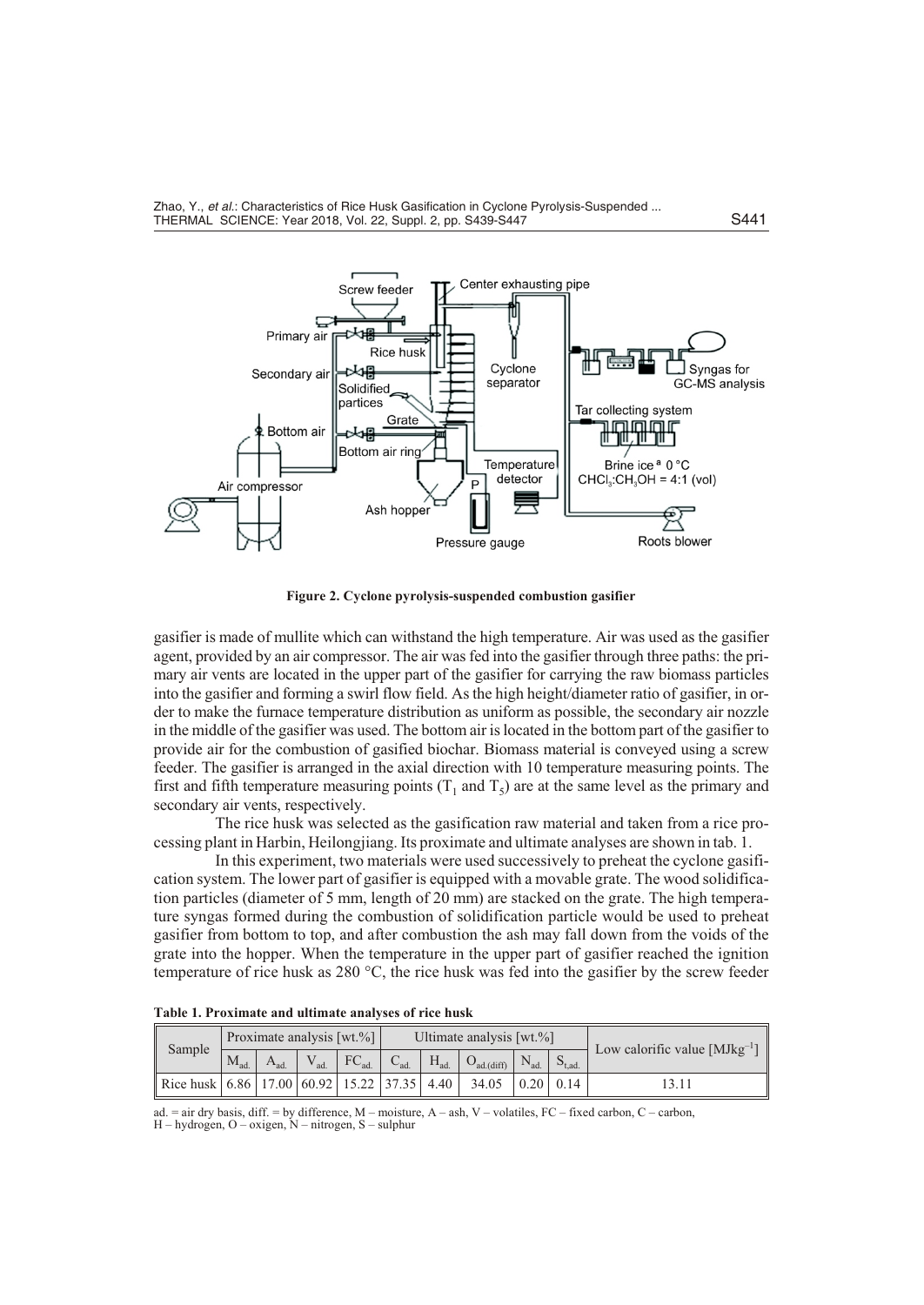with the sufficient air, to further preheat the gasifier. When the gasifier inlet temperature reached 650  $^{\circ}$ C, the experimental was started with the adjustment of the air supplement and feeding amount to the specified gasification conditions. After the gasifier is stable, the syngas is sampled and analyzed at the outlet of gasifier. The syngas composition was measured by Gas Chromatograph – Mass Spectrometer (GC-MS) off-line, and the tar content was analyzed by weighing method [18, 19].

#### **Re sults and dis cus sion**

#### *Ef fect of gasi fi ca tion in ten sity*

Gasification intensity is a necessary parameter for the gasifier design, which refers to the total amount of biomass consumed in the unit cross-section of gasifier per unit time. With the fixed air ER and secondary/bottom air rate, this paper studied the influence of gasification intensity on the gasifier temperature distribution, the syngas components and the gasification performance parameters by adjusting the feeding amount, to obtain the best gasification intensity for the cyclone pyrolysis-suspended combustion system. The air ER was set as  $0.26$ , with the secondary air rate of  $20\%$  and the bottom wind rate of  $50\%$ . The biomass feeding amounts were 18.16, 29.07, 37.04, and 43.96 kg/h, and the respective gasification intensities were  $434.14$ , 694.78, 885.24 m, and 1050.68 kg/m<sup>2</sup>h.

# *Gasifier temperature distribution*

The effect of gasification intensity on axial temperature distribution of gasifier can be seen in fig. 3. It can be seen that along the axis direction of the gasifier, the temperature gradually increased from top  $(T_1)$  to bottom  $(T_{10})$ . Due to feeding of air-flow with different rates from top to bottom, the strengthened partition and cyclone gasification of rice husk was achieved, with a good flow field and reaction partition in the gasifier. As shown in fig. 1, the pyrolysis, reduction, and combustion zones were formed from top to bottom of the gasifier. The biomass feedstock enters the gasifier with the less primary air. Firstly, the dehydration and pyrolysis reactions absorb a lot of heat, which is mainly from the heat radiation of the high temperature zone and partial combustion of pyrolysis syngas in the upper part of gasifier, forming the pyrolysis zone at low temperature (500-700  $^{\circ}$ C). According to the characteristics of swirl flow field, the generated pyrolysis syngas flow rotated down and reversed from the bottom up at the conical section in the lower part of gasifier, and finally exhausted from the center pipe. The reduction re-



**Figure 3. Effect of gasification intensity on temperature**

action between the self-separated pyrolysis biochar and the  $CO<sub>2</sub>$  produced from the suspended combustion of carbon residence and bottom air would take place, with the absorption of heat. This part of reaction heat is mainly generated by the heat radiation from the bottom high temperature zone and the heat from the oxidation reaction near the secondary air vent (namely the  $T_5$  point), forming biochar reduction zone at a moderate temperature (700-800  $^{\circ}$ C). The downstream gasification biochar and the bottom air are mixed and reacting, forming the suspended combustion zone at a high tempera-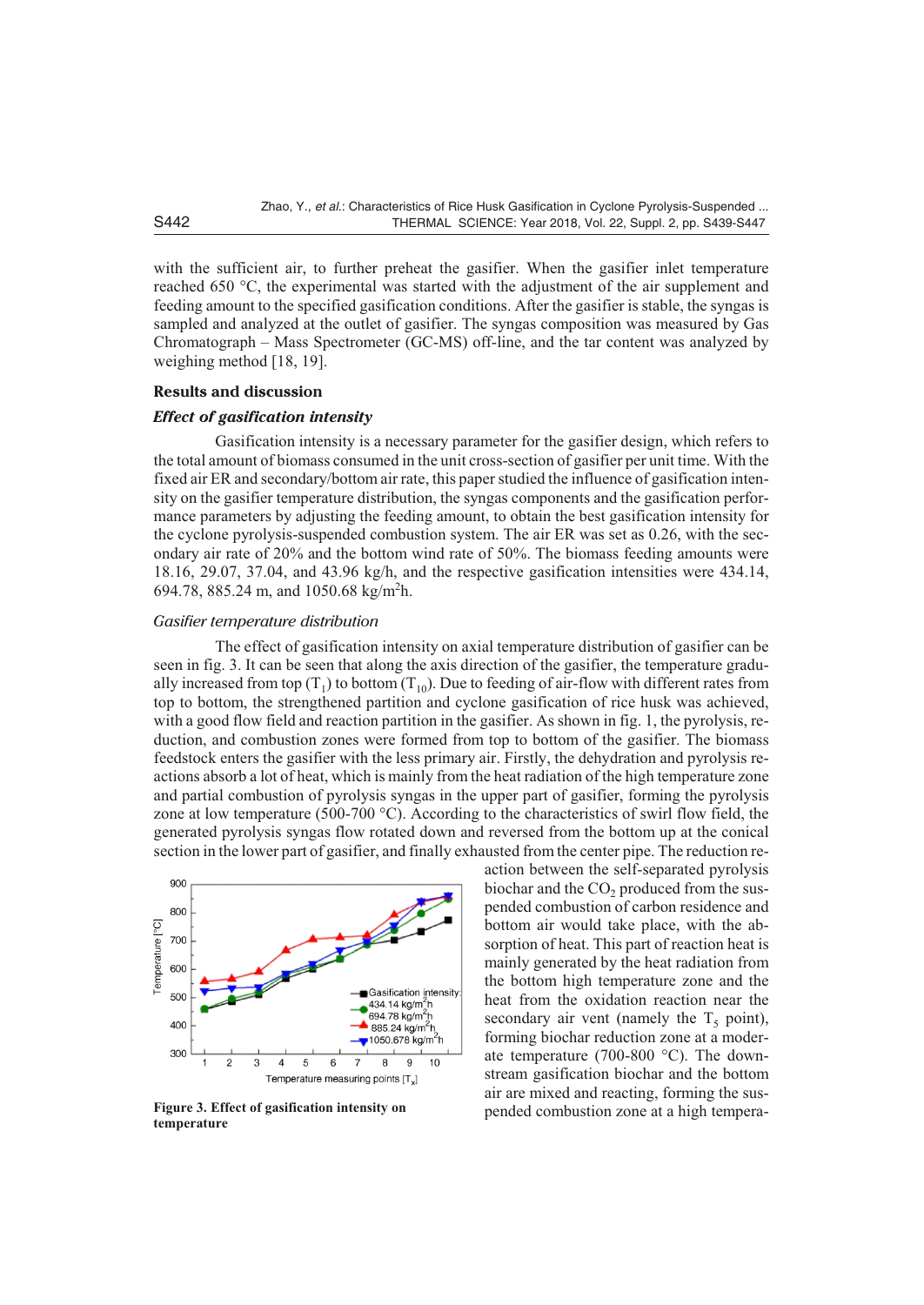ture ( $> 800 °C$ ), releasing a large amount of heat to supply the heat required by the upper pyrolysis and reduction reaction.

With the increase of gasification intensity, the overall temperature trend of gasifier increased first and then decreased, for the highest temperature field at the gasification intensity of  $885.24$  kg/m<sup>2</sup>h. When the gasification intensity is too large, too much endothermic reaction leads to a decrease in the temperature of the gasifier. It is shown that the optimum gasification intensity of the cyclone pyrolysis-suspension combustion system is  $885.24 \text{ kg/m}^2$ h), which is slightly smaller than that realized by the circulating fluidized bed gasifier [20].

# *Syngas com po nents*

It can be seen from tab. 2 that the contents of CO,  $CH_4$ , and  $H_2$  in the gasification syngas increased first and then decreased with the increasing of gasification intensity, and reached the maximum at the gasification intensity of  $885.24 \text{ kg/m}^2$ h. This is because the yield of each component in the syngas is mainly affected by the reaction temperature and the reaction time. On the one hand, as the feed amount increases, the corresponding bottom air rate increases. With the increasing of the bottom air speed in a certain range, the disturbance of gasification biochar from the upper part of gasifier is strengthen, improving the gas-solid mixing effect. While, with the bottom air rate further increasing, the biochar would be blown out of the gasifier, shortening the residence (reaction) time of gasification biochar. On the other hand, from the influence of gasification intensity on the temperature distribution of gasifier as shown in fig. 3, with the gasification intensity of  $885.24 \text{ kg/m}^2$ h and the highest temperature field, the gasification reaction and the yield of each syngas component is promoted.

| Gasification                 | Syngas components $(\times 10^{-3} \text{ [Nm3kg-1]})$ |                 |          |        |                |          |          |  |  |
|------------------------------|--------------------------------------------------------|-----------------|----------|--------|----------------|----------|----------|--|--|
| intensity $[kgm^{-2}h^{-1}]$ | CO <sub>2</sub>                                        | CH <sub>4</sub> | $C_2H_4$ | CO     | H <sub>2</sub> | $C_2H_2$ | $C_2H_6$ |  |  |
| 434.14                       | 158.10                                                 | 32.78           | 12.77    | 216.91 | 16.81          | 1.32     | 1.86     |  |  |
| 694.78                       | 142.78                                                 | 35.39           | 14.30    | 235.52 | 25.97          | 1.73     | 1.75     |  |  |
| 885.24                       | 146.20                                                 | 42.19           | 15.66    | 255.13 | 31.15          | 1.32     | 2.06     |  |  |
| 1050.68                      | 142.93                                                 | 37.48           | 14.94    | 234.90 | 31.02          | 1.86     | 1.88     |  |  |

Table 2. Effect of gasification intensity on the syngas components

# *Gasi fi ca tion per for mance pa ram e ters*

Table 3 shows the changing rules of gasification performance parameters (such as syngas heating value, syngas yield, cold gasification efficiency, and carbon conversion) under different gasification intensities. The syngas yield can be calculated from the nitrogen conservation  $[21]$ . It can be seen that the syngas yield is independent of the gasification intensity. It is difficult to obtain the better gasification results under the smaller and larger gasification intensity, thus its optimum gasification strength is  $885.24 \text{ kg/m}^2$ h.

# *Effect of equivalence ratio*

The ER is an important parameter for the operation of the gasifier, which is the ratio of the amount of air actually consumed by the biomass feedstock to the amount of theoretical air required for the complete combustion of the biomass. With the fixed air ER and secondary/bottom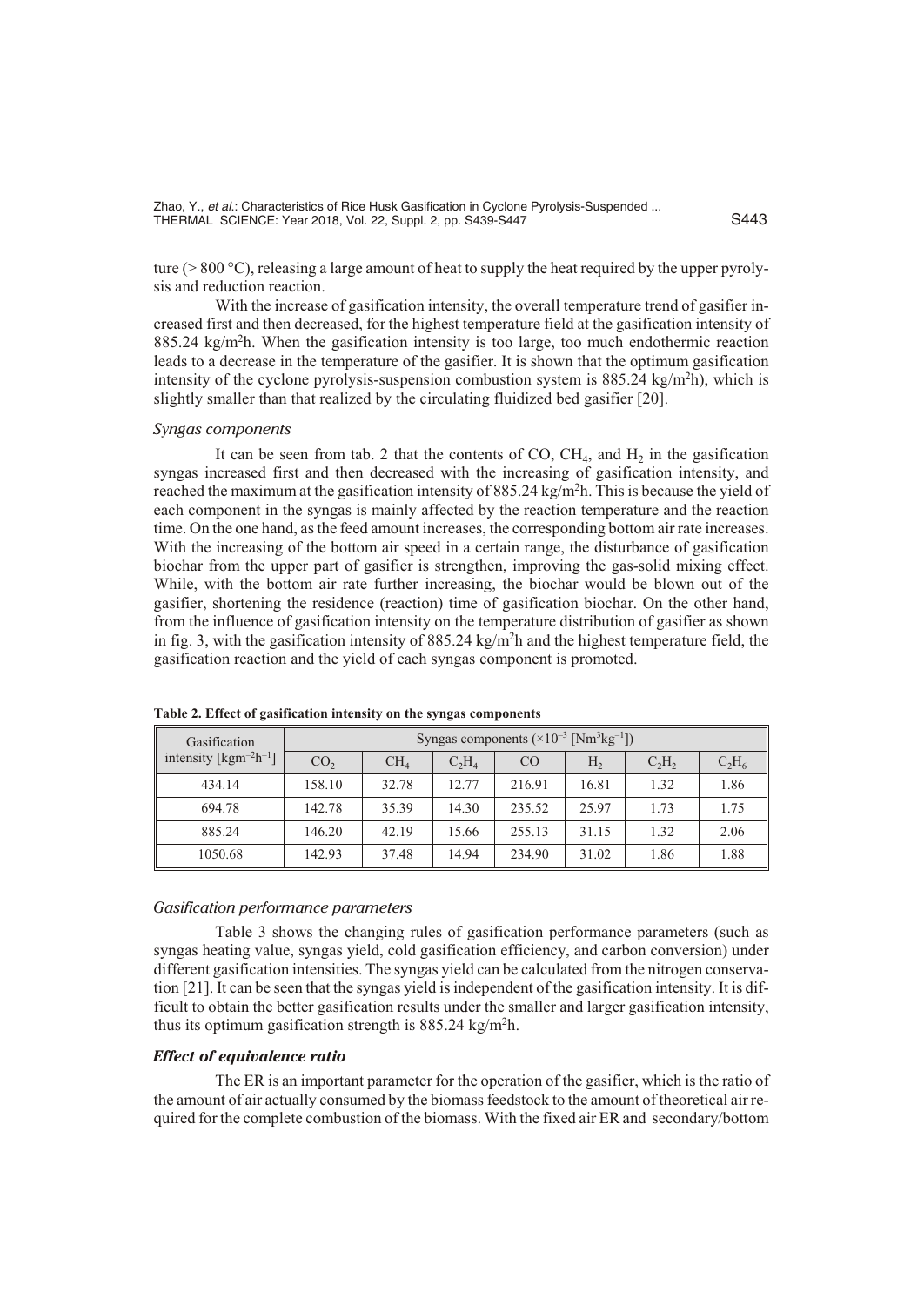| Gasification intensity<br>$\lceil \text{kg/m}^{-2} \text{h}^{-1} \rceil$ | Syngas heating<br>value $[MJNm^{-3}]$ | Syngas yield<br>$[Nm3kg-1]$ | Cold gasification<br>efficiency $[\%]$ | Carbon conversion<br>$\lceil\% \rceil$ |  |
|--------------------------------------------------------------------------|---------------------------------------|-----------------------------|----------------------------------------|----------------------------------------|--|
| 434.14                                                                   | 4.56                                  | 1.12                        | 39.12                                  | 60.31                                  |  |
| 694.78                                                                   | 4.98                                  | 1.14                        | 43.37                                  | 61.62                                  |  |
| 885.24                                                                   | 5.37                                  | 1.18                        | 48.25                                  | 66.06                                  |  |
| 1050.68                                                                  | 5.11                                  | 1.15                        | 44.80                                  | 62.09                                  |  |

Table 3. Effect of gasification intensity on the gasification performance parameters

air rate, the effects of equivalence ratio on the gasifier temperature distribution, syngas yield, tar content, carbon conversion, and cold gasification efficiency were studied. The feeding amount and gasification intensity were set as  $37.04 \text{ kg/h}$  and  $885.24 \text{ kg/m}^2$ h, respectively, with the secondary air rate of  $20\%$  and the bottom wind rate of  $50\%$ . The air ER were 0.23, 0.26, 0.29, and 0.32.

# *Gasifier temperature distribution*

With the air ER increased from  $0.23$  to  $0.26$ , the temperature of pyrolysis zone in the upper part of gasifier increased obviously, for the  $T_1$  from 464 °C to 558 °C, as shown in fig. 4. While the air ER increased from 0.26 to 0.32, the  $T_1$  changed not so large. This is because the heat in the pyrolysis zone is mainly provided by the heat radiation from the bottom zone and the



# **Figure 4. Effect of equivalence ration on temperature**

partial oxidation of pyrolysis syngas. On the one hand, with the air ER increasing, the temperature increased and the radiation heat became larger. The oxidation reaction of the pyrolysis gas would be promoted, increasing the heat release, which makes a significant improvement of the temperature with the equivalence ratio from  $0.23$  to  $0.26$ . On the other hand, with the fixed feeding amount and increasing air ER, the total amount of air is increased and the amount of heat absorbed by the cold air in the pyrolysis zone increased. So the temperature of gasifier at  $ER = 0.32$  increased only a little from that at  $ER = 0.29$ . With the air equivalent increase from  $0.23$  to  $0.29$ , the temperature of the oxi-

dation zone at the bottom part of gasifier increased significantly, due to the increase of bottom air amount and the strengthened oxidation reaction of biochar.

#### *Syngas yield*

The CH<sub>4</sub>, C<sub>2</sub>H<sub>4</sub>, and C<sub>2</sub>H<sub>6</sub> and other small molecules of hydrocarbons came mainly from the biomass devolatilization reaction and thermal cracking of the macromolecular hydrocarbons, as shown in tab. 4. During the cyclone pyrolysis-suspended combustion gasification. the main air-flow (secondary air) is fed from the lower part of the gasifier and has a certain distance from the end of the central exhausting pipe. Oxygen (air) is mainly consumed by the combustion of gasified biochar, thereby reducing the consumption of oxygen on the upper pyrolysis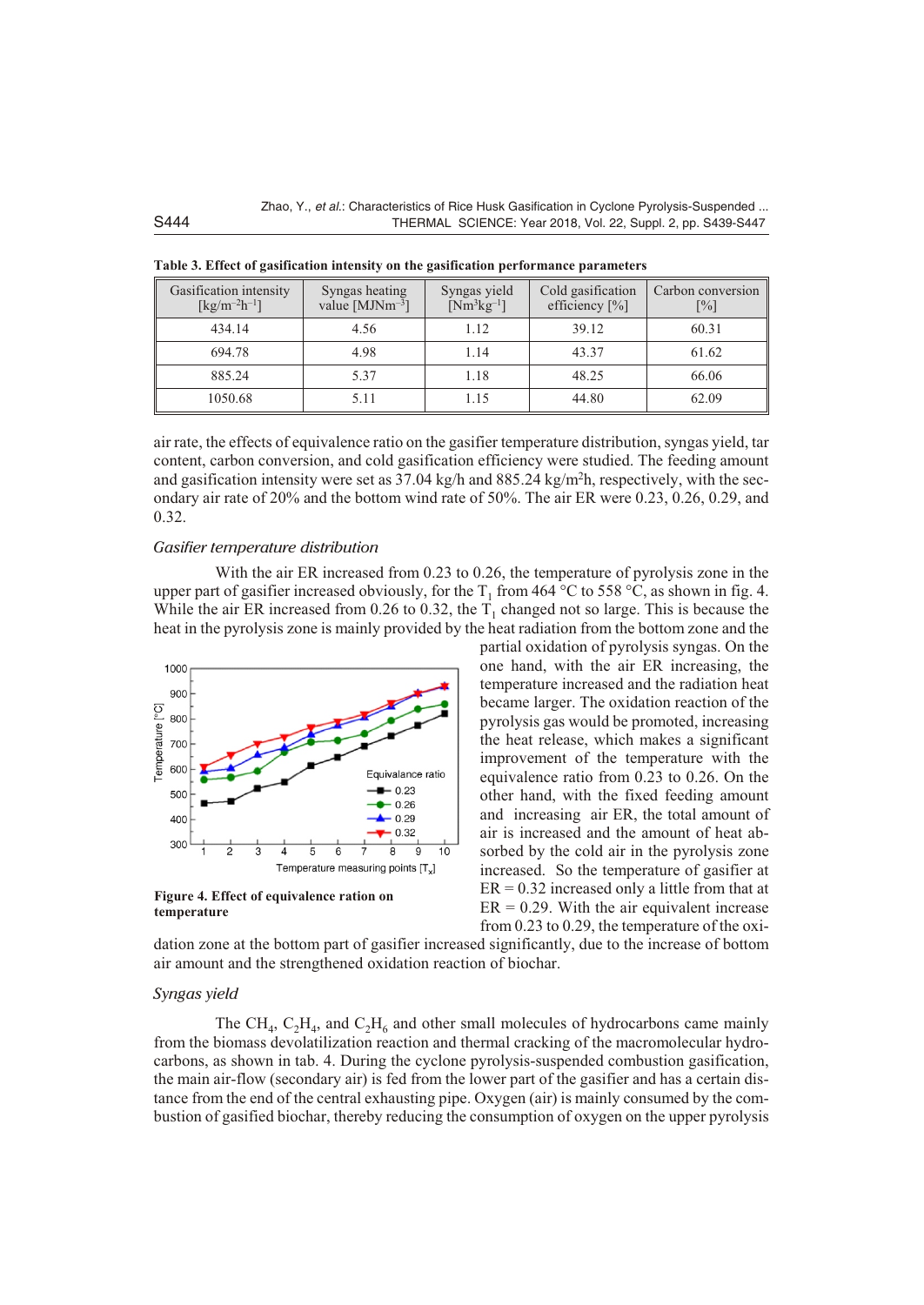| Equivalence<br>ratio |                 |                 | Syngas yield $[Nm^3kg^{-1}]$ |          |          |       |                |      |
|----------------------|-----------------|-----------------|------------------------------|----------|----------|-------|----------------|------|
|                      | CO <sub>2</sub> | CH <sub>4</sub> | $C_2H_4$                     | $C_2H_2$ | $C_2H_6$ | CO    | H <sub>2</sub> |      |
| 0.23                 | 12.38           | 3.36            | 1.31                         | 0.11     | 0.17     | 19.51 | 1.28           | 0.98 |
| 0.26                 | 12.42           | 3.58            | 1.33                         | 0.12     | 0.17     | 21.67 | 2.65           | 1.18 |
| 0.29                 | 12.85           | 2.91            | 1.16                         | 0.10     | 0.11     | 20.54 | 3.88           | 1.30 |
| 0.32                 | 14.43           | 2.91            | 1.23                         | 0.15     | 0.12     | 17.72 | 2.36           | 1.38 |

Table 4. Effect of equivalence ratio on syngas compositions

gas-phase product. It can be seen from fig. 4 that before exhausting from the center pipe, the pyrolysis syngas would pass through a low temperature zone with a low cracking level of the macromolecule hydrocarbons. Thus the production of small molecules of hydrocarbons is mainly controlled by the pyrolysis reaction in the cyclone pyrolysis zone.

As shown in tab. 4, with the increase of air ER, the combustion reaction in the gasifier is strengthened, while the pyrolysis and reduction reactions are promoted, increasing the syngas yield from 0.98 Nm<sup>3</sup>/kg at ER = 0.23 to 1.38 Nm<sup>3</sup>/kg at ER = 0.32. When the air equivalent ratio was 0.23 and 0.26, the volume percentages of small molecule hydrocarbons such as  $\rm CH_4, C_2H_4$ , and  $C_2H_6$  in the syngas are significantly increased with respect to the air ER of 0.29 and 0.32. It can be seen that the less the amount of air added into the pyrolysis zone, the less the fraction of the pyrolysis syngas combustion reaction, the more conducive to improve the pyrolysis gas production. On the contrary, the greater the amount of air, the greater the speed of air-flow and the reaction residence time of biomass in the pyrolysis zone is short, which may be not conducive to the pyrolysis reaction. The CO was mainly from the biomass devolatilization reaction and char-CO<sub>2</sub> reduction reaction. As shown in tab. 4, it can be seen that with the air ER of 0.26 and 0.29, the volume fraction of CO in the syngas is larger, with the maximum of 21.67% at ER = 0.26. As it previously mentioned that the temperature of gasifier at  $ER = 0.26$  is higher than that of  $ER = 0.23$ . With the ER of 0.26, the biomass devolatilization reaction and reduction reaction is stronger to generate more CO. Although at  $ER = 0.29$ , the combustion fraction of CO generated in the pyrolysis zone is larger, resulting in a decrease in the amount of CO produced in the pyrolysis zone, but the total amount of CO in the syngas is large. This is because at  $ER = 0.29$ , the reduction zone temperature is higher, to promote the reduction reaction between the biochar and  $CO_2$ , leading to an increasing production of CO. While the air ER of 0.32, the content of CO is the lowest. There are two main reasons for this: the amount of air in the pyrolysis zone is large with a larger combustion consumption of CO generated by the pyrolysis, reducing the final yield of CO in the pyrolysis zone. In addition, the larger bottom air volume leads to the high air speed from the bottom of the gasifier, the residence time of biochar decreases in the reduction zone along with the reduced production yield of CO. When the air ER is less than 0.29, the percentage of  $H_2$  in the syngas increases gradually with the increasing of air ER, from 1.28% at ER = 0.23 to 3.88% at  $ER = 0.29$ . This is because the pyrolysis zone temperature increases, making the amount of  $H_2$  generated by biomass pyrolysis increases. When the air ER is 0.32, the fraction of  $H_2$  in the syngas is smaller, mainly because the air ER increases, and the combustion fraction of pyrolysis gas production in the pyrolysis zone becomes larger.

It can be seen that in order to increase the volume fraction of CO and  $H_2$  in the syngas, it is necessary that the gasification reactions in the pyrolysis and reduction zones should be taken into account: to ensure the proper biomass devolatilization reaction with the appropriate pyrolysis temperature at the pyrolysis zone and to strengthen the reduction reaction with a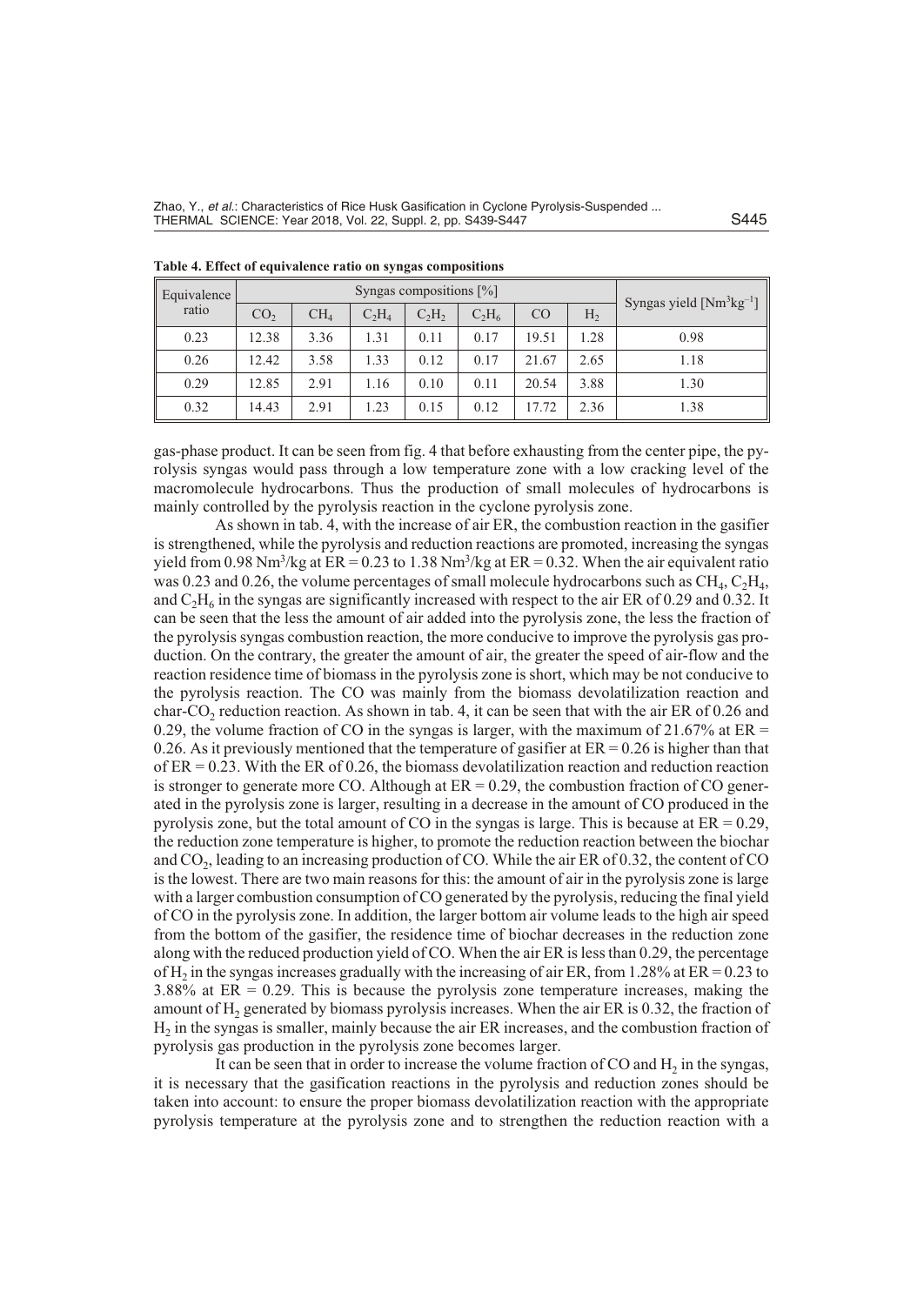higher temperature at the reduction zone of gasifier; to organize the flow field rationally and reduce the oxygen content in pyrolysis zone limiting the combustion fraction of pyrolysis gas production, and to improve the residence time of pyrolysis biochar in the reduction zone.

# *Syngas heating value and tar content*

It can be seen from fig. 5 that with the increase of air ER, the syngas heating value from the rice husk gasification increases first and then decreases, with the maximum of 5.37 MJ/Nm<sup>3</sup>



**Figure 5. Effect of ER on syngas heating value and tar content**

at  $ER = 26$  and the minimum of 4.51 MJ/Nm<sup>3</sup> at  $ER = 0.32$ . The tar content in the syngas decreases continuously with the increasing air ER, from 7.24  $g/Nm^3$  at ER = 0.23 to 5.04  $g/Nm<sup>3</sup>$  at ER = 0.32. With the increase of the air ER, the temperature inside the gasifier increases, promoting the secondary cracking reaction of tar  $[19]$ . The amount of air is increased increasing the oxidation reaction of tar. With the comprehensive results of the syngas heating value and tar content, the best gasification effect is obtained at the air ER of 0.26.

# *Carbon conversion and cold gasification efficiency*

As shown in fig. 6, with the increase of air ER, the carbon conversion rate increased from 51.60% at  $ER = 0.23$  to 71.90% at  $ER = 0.32$ . As the air  $ER$  increased, the amount of air increased and the oxidation reaction was enhanced. The increased gasifier temperature promoted



**Figure 6. Effect of ER on carbon conversion and gasification efficiency**

the pyrolysis and reduction reactions, further improving the conversion of solid-carbon to the gas-carbon, as well as the combustion and secondary cracking reactions of tar. The cold gasification efficiency is mainly related to syngas yield and syngas heating value. The syngas heating value increased first and then decreased, and the maximum was at  $ER =$  $= 0.26$ . Under the combined actions of both, with the increase of air ER, the cold gasification efficiency increased first and then decreased, reaching a maximum of 49.7% at  $ER = 0.29$ .

# **Con clu sion**

Effects of gasification intensity and air ER on rice husk gasification performance were explored. For the cyclone pyrolysis-suspension combustion, the optimum gasification intensity is 885.24 kg/m<sup>2</sup>h. Strengthening the sub-region of air supplement could cause a gradual increasing of temperature along the axis of gasifier. The syngas yield was independent of gasification intensity, but increased from 0.98  $Nm^3/kg$  at ER = 0.23 to 1.38  $Nm^3/kg$  at ER = 0.32. At ER =